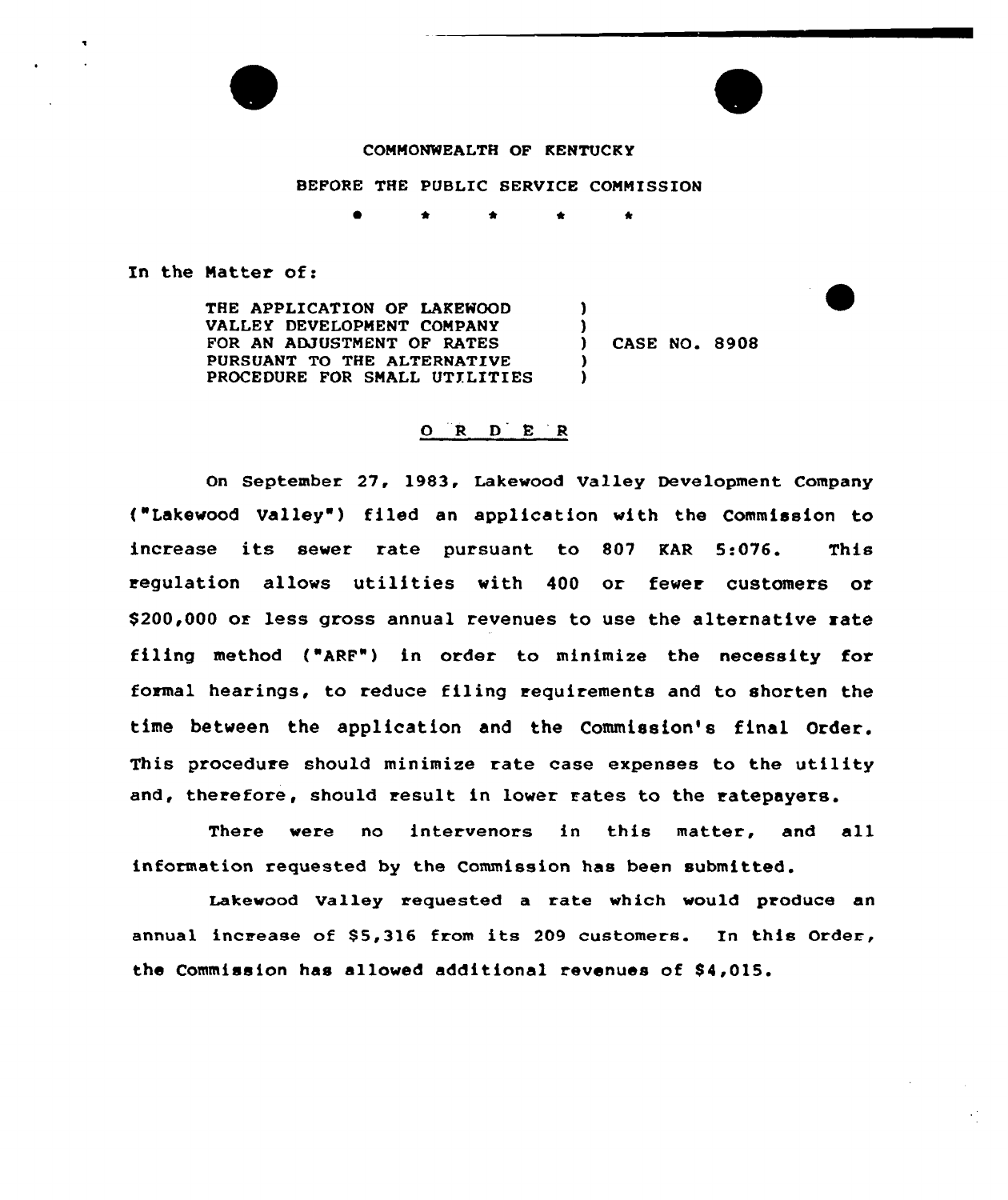### TEST PERIOD

For the purpose of determining the reasonableness of the Proposed rate, the 12-month period ending December 31, 1982, has been accepted as the test pexiod.

#### REVENUES AND EXPENSES

Lakevood Valley incurred a net loss for the test period of \$ 4,536. Lakevood Valley proposed several pro forma adjustments to its test period operating revenues and expenses to reflect current opexating conditions more accurately. The Commission finds these adjustments reasonable and has accepted them for xate-making puxposes vith the tolloving exceptions:

### Opexating Revenues

The 1982 annual report of Lakevood Valley shoved total operating revenues of \$26,728. An adjustment of  $$2.089<sup>1</sup>$  was made to normalize its test year revenues resulting in.normalized test year revenues of \$28,817. The increase required by Lakevood Valley to produce allowed annual revenues of  $$32,832$  is, therefore, \$4,015.

## Purchased Pover Expense

Lakeveod valley recorded a purchased pover expense for the test period of \$6,062 and requested a pro forma increase of \$707 based on a projected increase of approximately 11.67 percent. The Commission has re-computed the monthly pover bills of Lakevood Valley for the test period using as <sup>a</sup> basis for its computation the tariff of Kentucky Utilities Company (Lakevood Valley's pover

<sup>1</sup>  $$11.49 \times 209 \times 12 = $28,817 - $26,728 = $2,089.$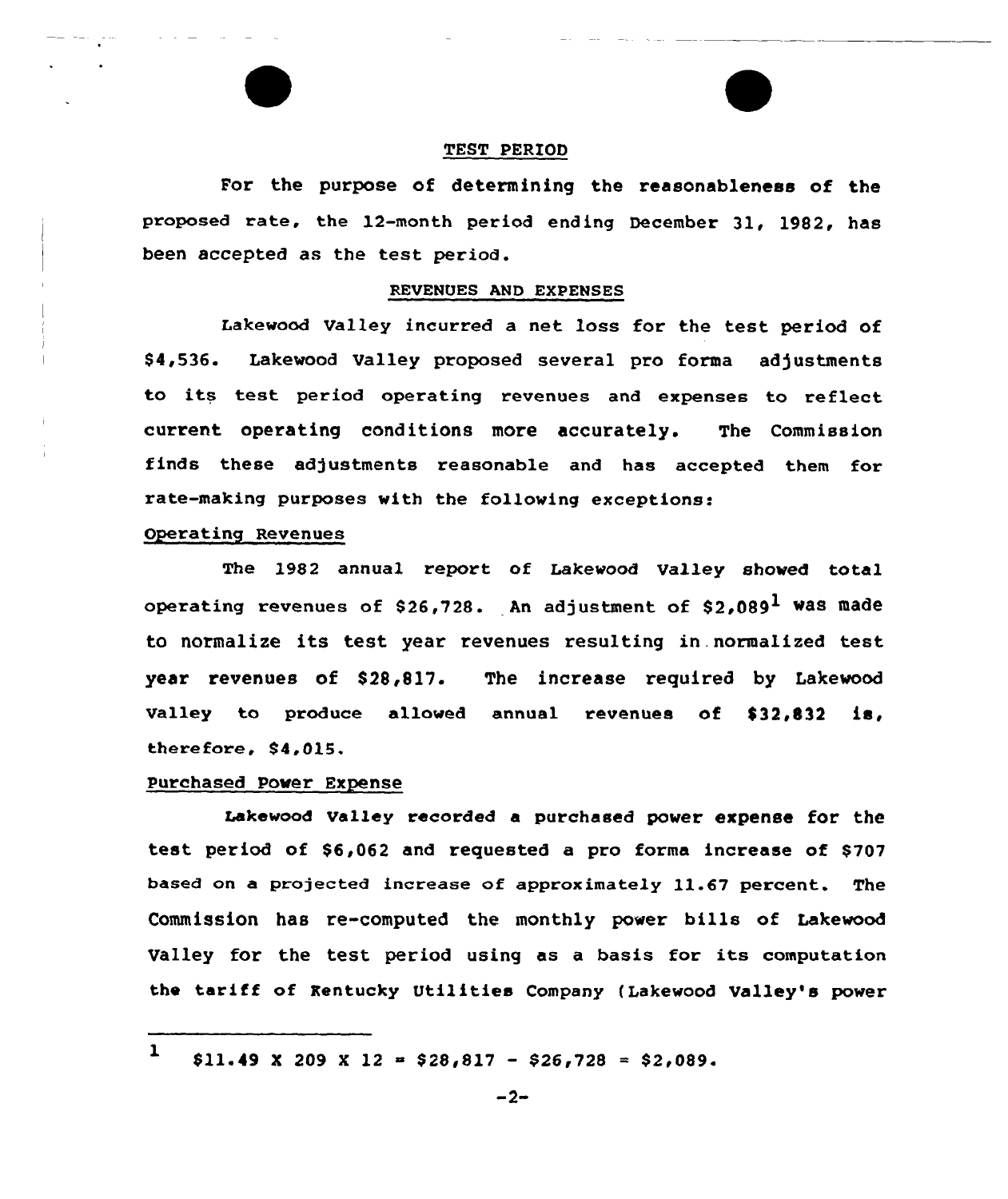



supplier) dated September 1, 1983, resulting in power cost of approximately \$6, 108. The overall purchased power expense remained at test year level due to a restructuring of Kentucky Utility Company's rates applicable to Lp customers. Therefore, the Commission has reduced the pro forma power expense of Lakewood Valley by \$707.

#### Chemicals

Lakewood Valley projected chemical expense of \$245 for the test period which included \$100 as a drum deposit. Drum deposits are refundable and are not an operating expense. Therefore, the Commission had denied this portion of Lakewood Valley's test period expense for chemicals.

## Rate Case Expense

It is the Commission's opinion and policy in this and future ARF cases that if rate case expenses exceed \$1,000, then the burden of proof is on the applicant to show that such fees vere required because of unusual circumstances. If the unusual circumstances involve poor records, then the level of on-going accounting and management expenses will be considered in determining the reasonableness of the rate case expenses. If it is determined that the fees are high because of management preferences, then the fees may be disallawed ar divided between management and ratepayers.

In the original application, Lakewood Valley estimated rate case expenses of  $$1,200$  to be amortized over a 2-year period. Lakewood Valley stated, in a response to an information request of this Commissian dated December 16, 1983, that it had incurred

 $-3-$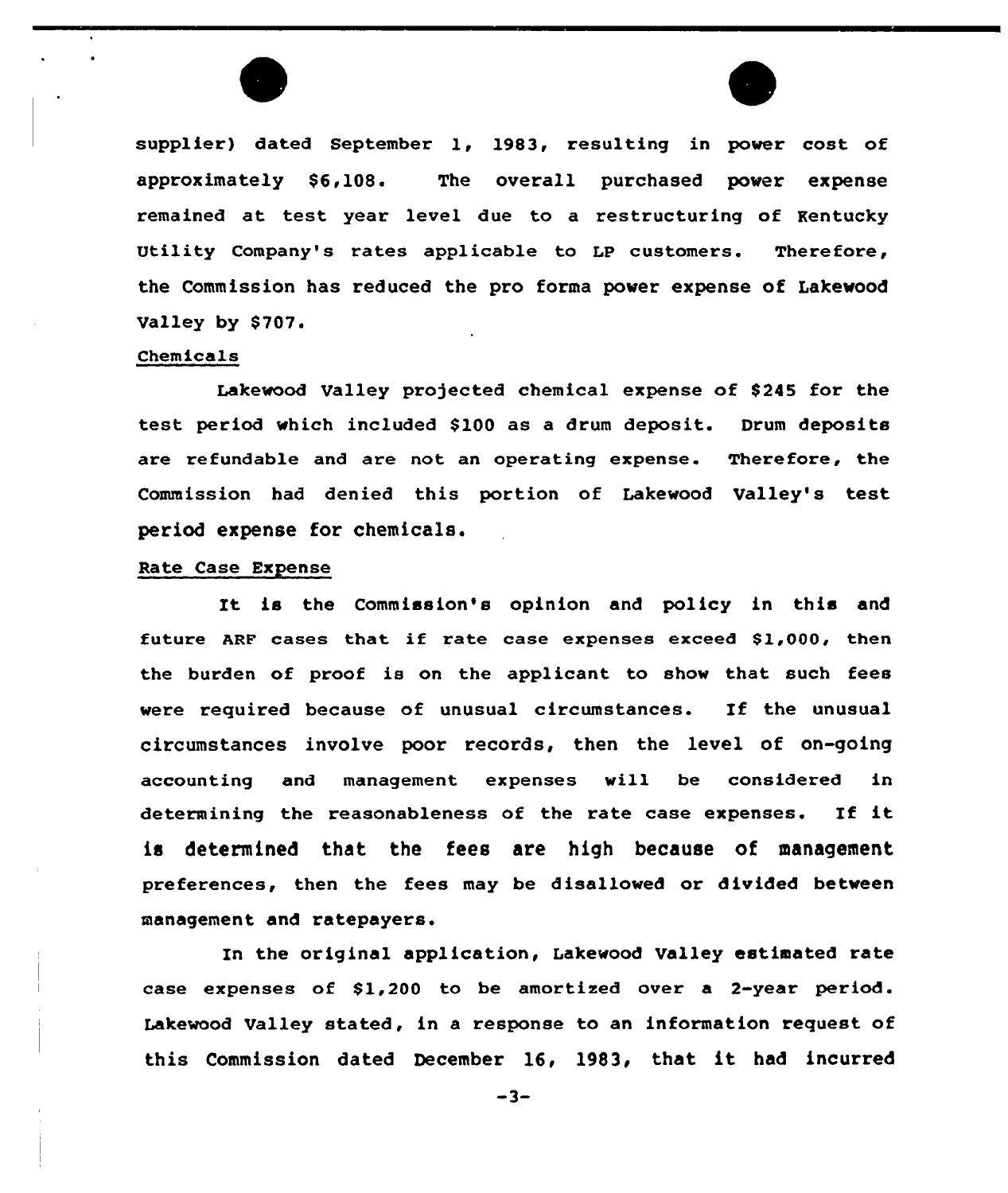accounting expense of \$900 related to the preparation of the rate application. The Commission has determined that total rate case expenses of \$900 amortized over a 3-year period is the fair, just and reasonable amount to be paid by the ratepayers, and it has, therefore, reduced rate case expenses by \$300.

Therefore, Lakewood Valley's adjusted operations at the end of the test period are as follows:

|                                          | Lakewood<br>Valley<br>Adjusted | Commission<br>Adjustments | Commission<br>Adjusted |                  |
|------------------------------------------|--------------------------------|---------------------------|------------------------|------------------|
| Operating Revenues<br>Operating Expenses | \$26,728<br>30,033             | 2,089<br>(1, 141)         |                        | 28,817<br>28,892 |
| Operating Income                         | \$(3,305)                      | 3,230                     |                        | (75)             |

### REVENUE REQUIREMENTS

The Commission is of the opinion that Lakevood Valley's adjusted operating loss is unfair, unjust and unreasonable. The Commission is further of the opinion that an operating ratio of 88 precent is fair, just and reasonable in that it will allow Lakevood Valley to meet its operating expenses and provide a reasonable return to its stockholders. Therefore, the Commission finds that Lakewood Valley should be permitted to increase its rate to produce an increase in annual revenue of \$4,015,2 which includes federal and state income taxes of 8838.

2

 $$28,892 \div 88$  percent =  $$32,832 - $28,817 = $4,015$ .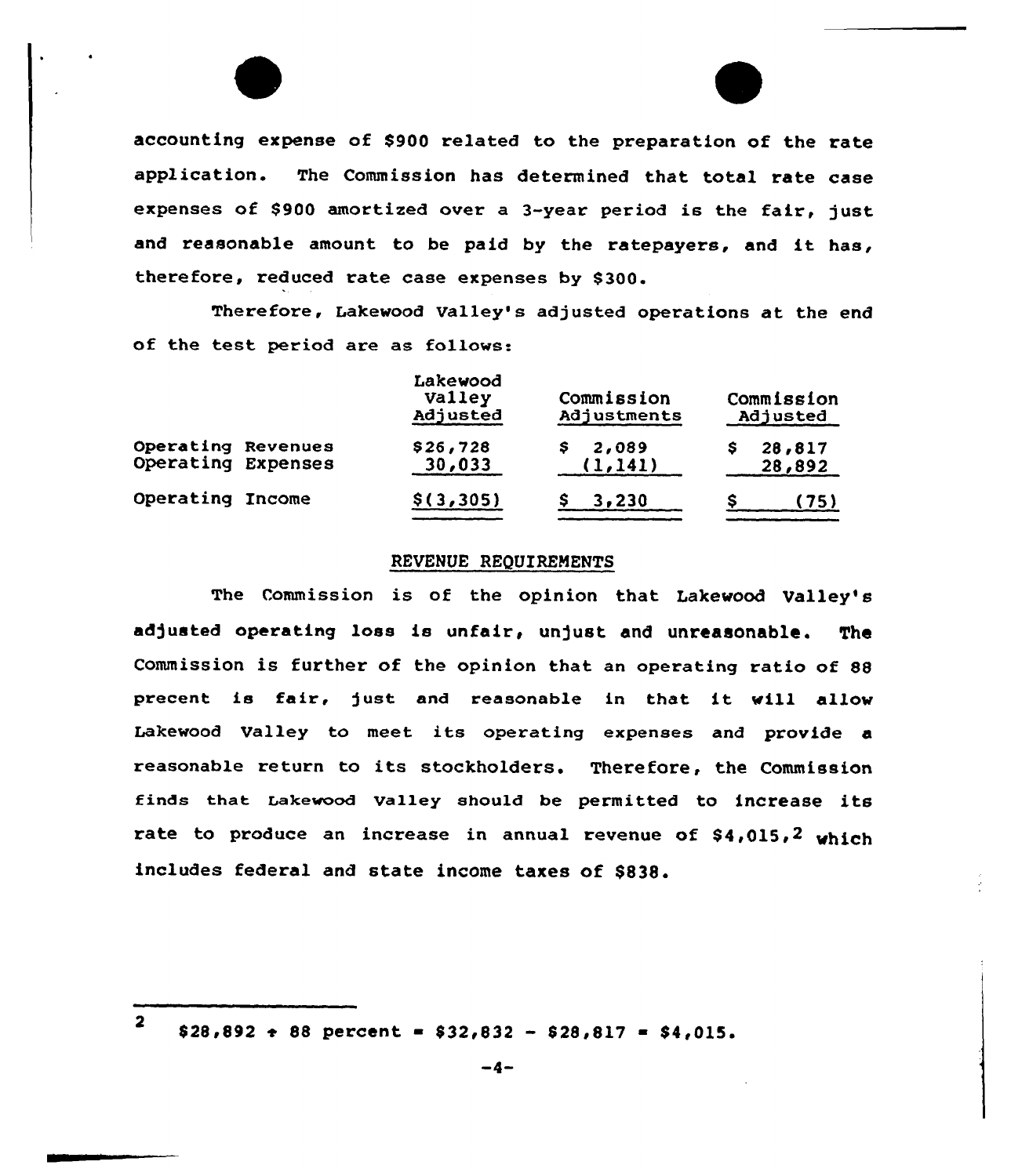## SUNNARY

The Commission, after consideration of the evidence of record and being advised, is of the opinion and finds that:

1. The rate proposed by Lakewood Valley would produce revenues in excess of the revenues found reasonable herein and should be denied upon application of KRS 278.030.

2. The rate in Appendix <sup>A</sup> is the fair, just and reasonable rate to charge for sewer service rendered to Lakewood Valley's customers and should produce annual revenues of approximately \$32.832.

IT IS THEREFoRE 0RDERED that the rate in Appendix <sup>A</sup> be and it hereby is the fair, just and reasonable rate of Lakewood Valley for sewer service rendered on and after the date of this Order.

IT IS FURTHER ORDERED that the rate proposed by Lakewood valley be and it hereby is denied.

IT IS FURTHER ORDERED that, within 30 days of the date of this Order, Lakewood Valley shall file with this Commission its tariff sheets setting forth the rate approved herein and a copy of its rules and regulations for providing sewer service.

Done at Frankfort, Kentucky, this 26th day of January, 1984.

PUBLIC SERVICE COMMISSION ATTEST: Vice Chairman Chairman Comm 1

**Secretary**